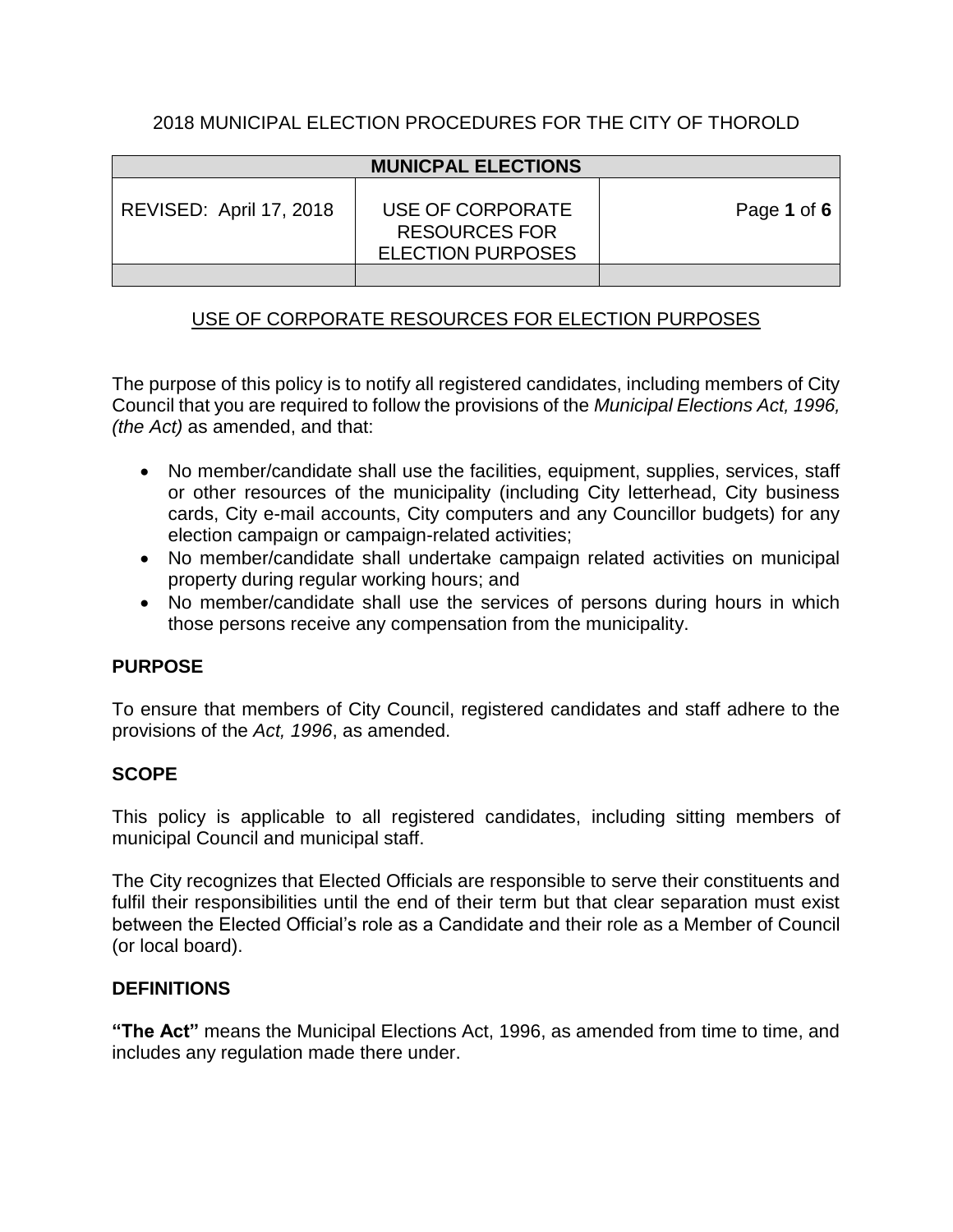**"Blackout Period"** is a term which refers to the temporary period from the day prior to Nomination Day in a municipal election year to Election Day in which certain privileges are discontinued for members of Council and the Mayor.

**"Candidate"** means a person who has filed a nomination to run in a municipal, provincial or federal election, and shall be deemed to include third party advertisers and any person seeking to influence other persons to vote for or against any candidate or any question or by-law submitted to the electors under section 8 of the Municipal Elections Act, 1996.

**"Campaign"** means any work, effort, activity or thing intending to influence persons to vote for or against any Candidate or any question or by-law submitted to the electors in an election.

**"Campaign Material"** means material in any media (i.e. print, radio, websites and social media) used to promote or oppose a candidate or ballot question. Campaign Material also includes but is not limited to banners, literature (pamphlets, brochures, cards), posters, placards/signs, buttons/pins, clothing and car wraps.

**"Campaign Period"** begins the date a candidate files their nomination through to voting day in a municipal election year. For federal and provincial elections, the campaign period begins with the issuance of the writ through to voting day.

**"City Facility"** means any property under the care and control of the City, including property owned, leased, occupied or used by the City, which can include but is not limited to libraries, community centres, meeting rooms, lobbies, sports fields, parks, pools, arenas, museums and ferry.

**"City of Thorold"** means The Corporation of the City of Thorold.

**"Corporate Resources"** includes but is not limited to The Corporation's employees, events, funds, information and assets.

**"Election Year"** or **"Election Period"** means May 1 through to Voting Day, third Monday in October, during a regular municipal election year.

**"Employees"** or **"Staff"** includes full-time, part-time, and contract employees, paid by The Corporation of the City of Thorold.

**"Nomination Day"** for a regular municipal election is the fourth Friday of July in the year of the election.

**"Official City Openings/Events"** are held in Thorold and have a Citywide impact; are identified as a project and endorsed by the Senior Management Team and/or Council. An Official City Opening/Event includes an opening ceremony component, followed by a main public program. The ceremony must include:

- An official invitation sent to a guest list and
- All or some of the following elements: attendance of the Mayor and/or Members of Council, agenda, speakers, plaque unveiling, ribbon cutting

## **POLICY**

1) That in accordance with the provisions of the *Act, 1996,* as amended:

(a) Corporate resources, assets and funding may not be used for election-related purposes;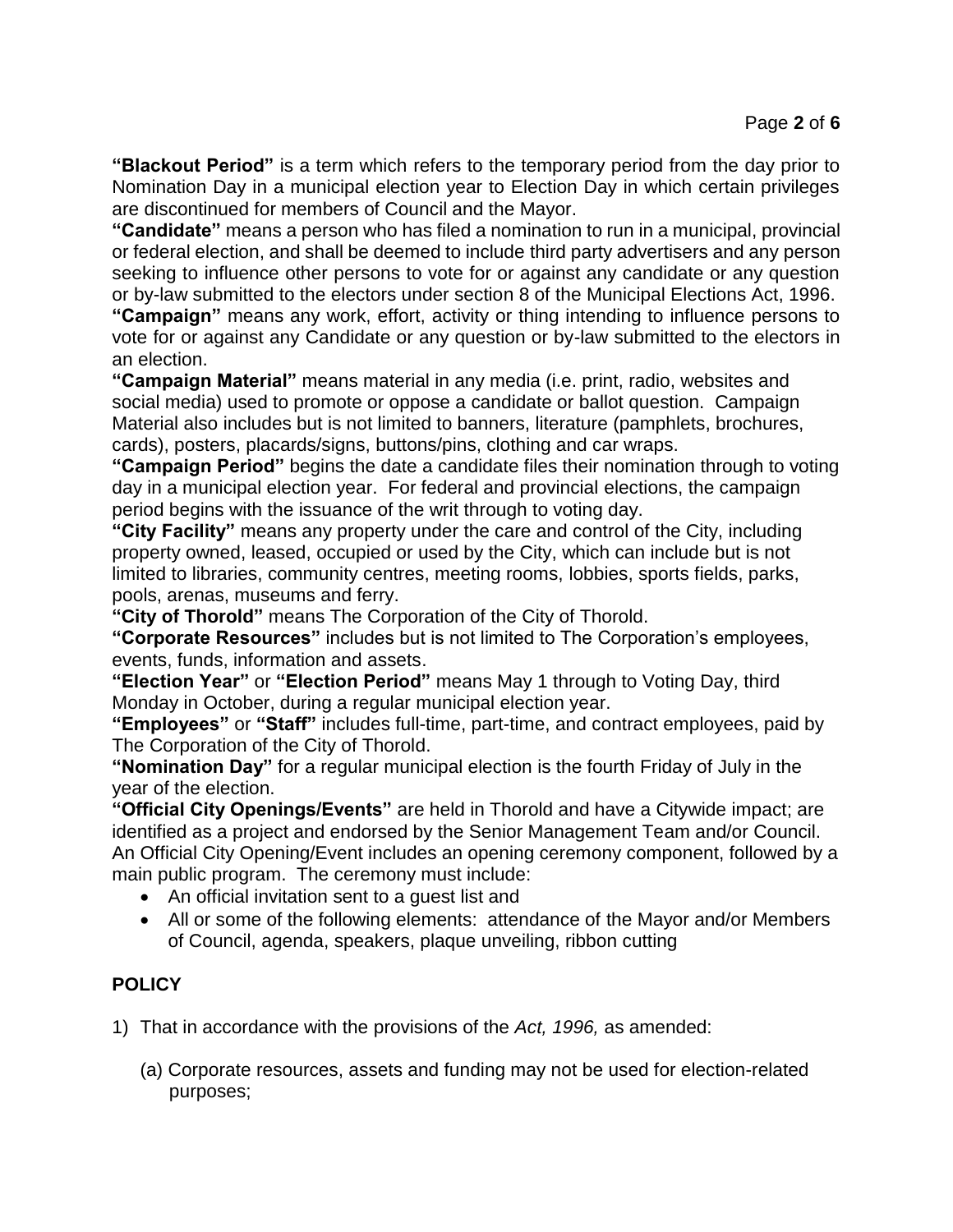- (b) Staff will not canvass or actively work in support of a municipal, provincial or federal candidate or party during normal working hours unless they are on a leave of absence without pay, lieu time, float day, or vacation leave;
- (c) Members of Council/candidates may not use any municipally-provided facilities for any election-related purposes. Campaign-related signs or any other election-related material shall not be displayed in any municipally provided facilities;
- (d) The following, referred to as the Blackout Period, is to be discontinued for members of Council from the day prior to Nomination Day in a municipal election year to Election Day:
	- All forms of advertising, including in municipal publications;
	- All printing, photocopying and distribution, including printing and general distribution of any newsletters unless so directed and approved by Council;
	- The ordering of office furniture and furnishings, except those of an emergency nature; and
	- The ordering of any stationery and business cards within reason.
- (e) Members of Council may not deliver any unsolicited material where the printing and/or distribution costs are paid by the municipality.
- (f) Members of Council may not:
	- Print or distribute any material using municipal funds that make reference to, or contains the names or photographs, or identifies registered candidates for Municipal Elections; and that the Minutes of Municipal Council and Committee meetings be exempt from this policy; and
	- Enter into joint ventures using municipal funds from July 27 to Election Day, in the year of a municipal election, unless specifically approved by Council.
- (g) Members of Council are responsible to ensure that the content of any communications, material, including printed material such as newsletters, advertising, etc. funded by the municipality, is not directly election-related.
- (h) Web sites or domain names that are funded by the municipality may not include any election-related campaign material;
	- (a) Candidates are permitted to link to any City document available to the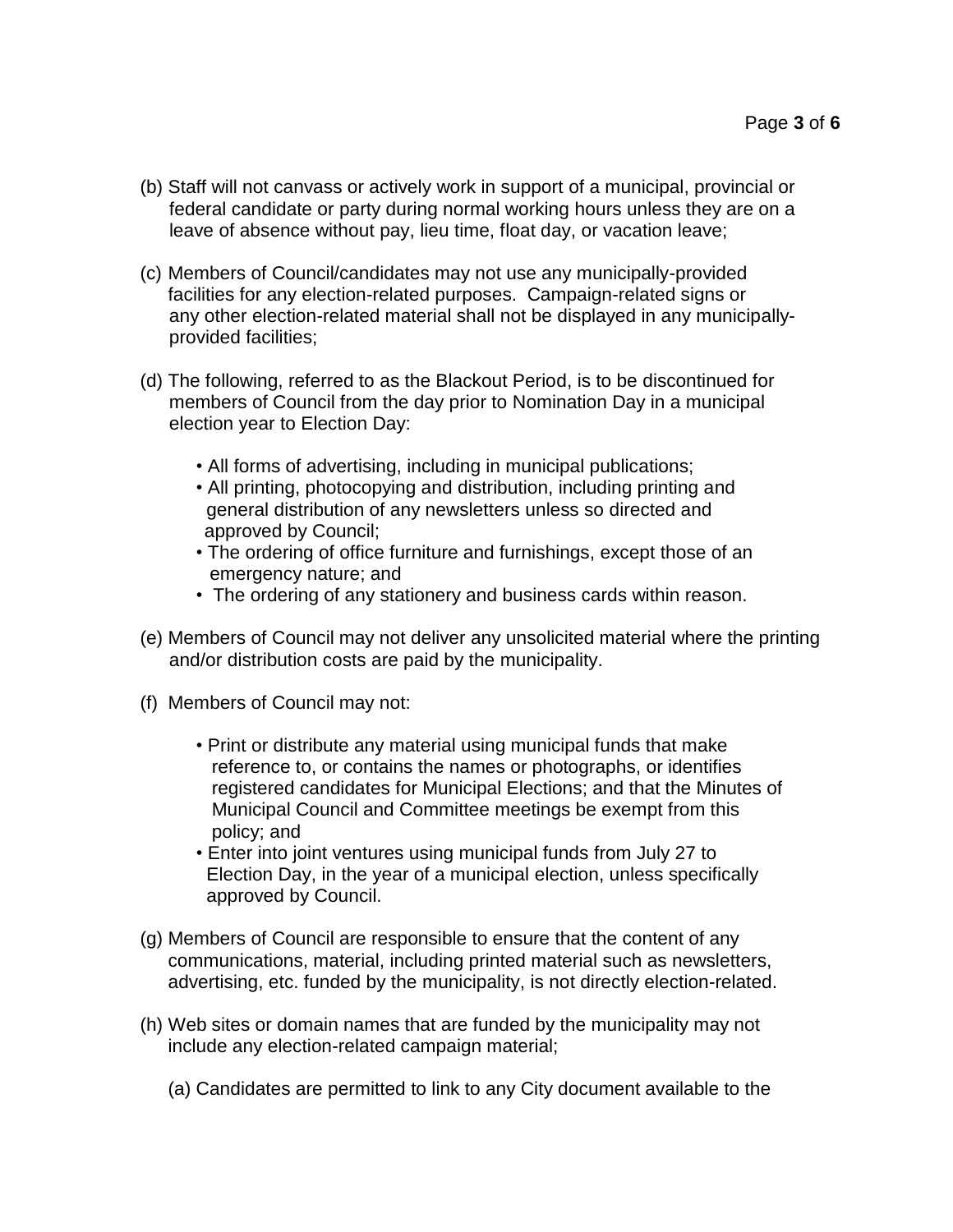public or on a public City webpage from their campaign website.

- (b) Candidates are not permitted to incorporate a video or other material (i.e. photos) for which the City has proprietary rights on their own web page.
- (c) Candidates are not permitted to use social media handles (i.e. @Thorold) or "tag" City of Thorold in campaign related social media posts.
- (d) Sitting members of Council shall not use the City's IT resources, including individual websites linked through the City's website and social media accounts for any election campaign and/or campaign-related activities.
- (e) If a sitting member of Council uses any social media account for campaigning, such accounts must not be created or supported by City resources. Social media accounts used for campaign purposes must utilize personal cell phones, tablets and/or computers;
- (f) Sitting members of Council who choose to create or use social media accounts for campaigning must include, for the duration of the Election Campaign period, a clear statement on each campaign website or social media account's home page indicating that the account is being used for Election Campaign purposes and is not related to their duties as an Elected Official; and
- (g) The list of candidates on the election webpage shall be the only area of the City of Thorold website where links to external campaign websites will be permitted during the Election period.
- (h) Candidates must not, under any circumstances, use a City logo or any variation of it on any campaign material, election signs, social media or campaign websites.
- (i) Members of Council may not use the municipality's voicemail system and/or cell phones to record election elated messages; and
- (j) The above recommendations also apply to an acclaimed member or a member not seeking re-election; and
- (k) Staff engaged in political activities must take care to separate those personal activities from their official positions. Staff may participate in political activity at the federal, provincial and municipal levels provided that such activity does not take place during work hours or use corporate assets, resources or property.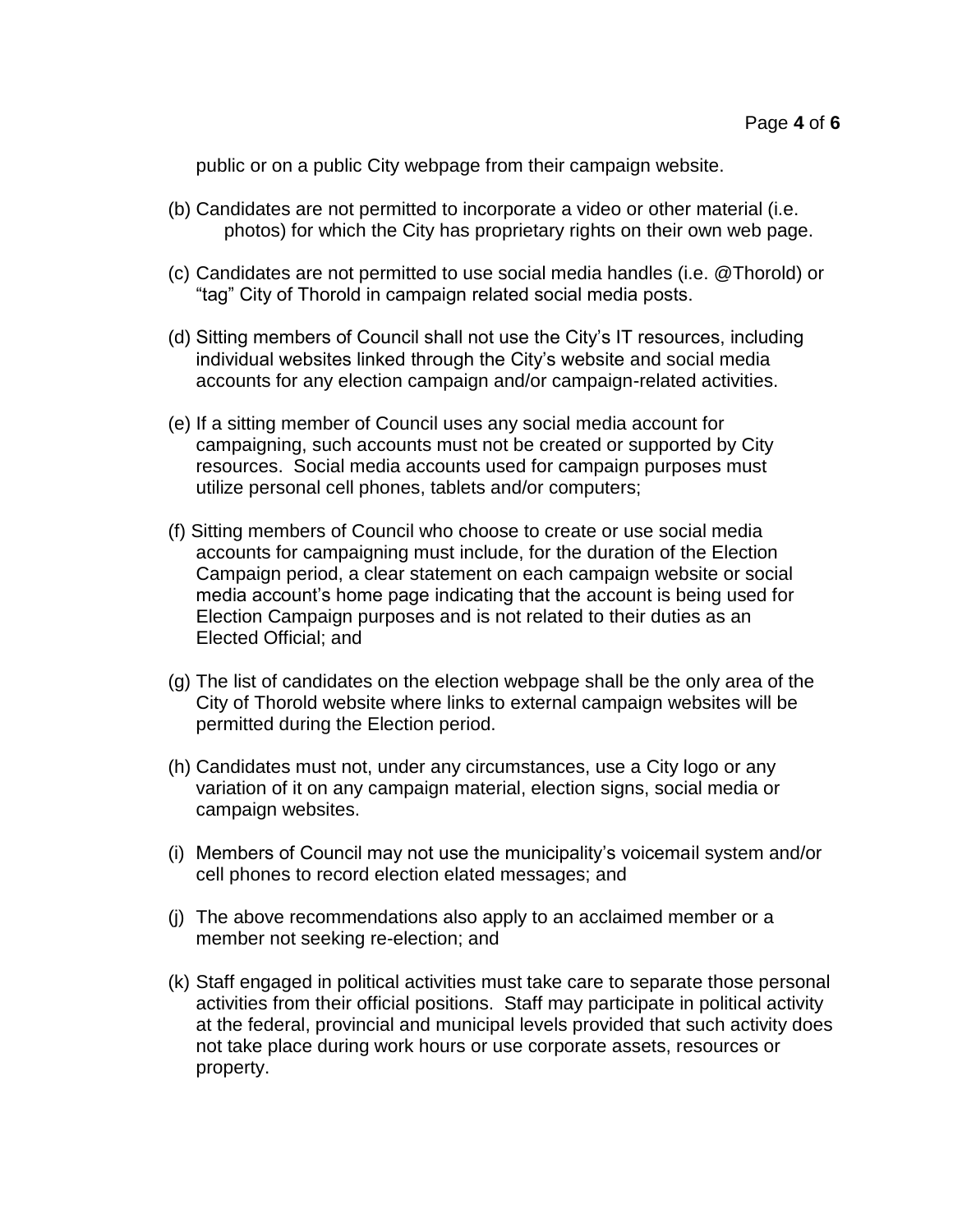- (i) Staff shall not produce, display or distribute notices, posters or similar material in support of a Candidate at any Municipal Facility or use any corporate resource.
- (ii) Staff shall not canvass or actively work in support of a municipal, provincial or federal Candidate or party during normal working hours unless they are on a leave of absence without pay, lieu time, float day or vacation leave.
- (iii) Staff shall not canvass or actively work in support of a municipal Candidate or political party while wearing a uniform, badge, logo or any other item identifying them as an employee of the City of Thorold, or using a vehicle owned or leased by the municipality.
- 2) That the Municipal Clerk be authorized and directed to take the necessary action to give effect to this policy.

# **ATTENDANCE AT OFFICIAL CITY OPENINGS/EVENTS**

There will be no Official City Openings/Events scheduled after Labour Day until after voting day during the year of the municipal election.

Otherwise, the following applies in relation to Official City Openings/Events that occur prior to Labour Day:

- Campaigning does not include the attendance of Candidates and/or Elected Official or their supports at Official City Openings/Events, such as City-sponsored festival, in their capacity as a resident of the City but not as a Candidate. Note: Candidates are responsible for ensuring that their staff and supporters are aware of this distinction.
- Elected Officials may participate in Official City Openings/Events in their current role (e.g. as Mayor or Deputy Mayor). City events that are expected to occur annually, such as Canada Day will take place in an election year.
- Elected Officials identified may be invited to speak at Official Openings/Events or external events but campaigning for election is not permitted (e.g. campaign related remarks).
- Campaign booths are not permitted at Official City Openings/Events.
- Where campaign booths are permitted at events organized by an external group and taking place at a City facility, Candidates and/or their supporters/staff are not permitted to actively solicit attendees (e.g. may not approach attendees or hand them campaign material).

**Limitation:** This policy does not preclude a member of Municipal Council or Regional Council from performing their duties as a Councillor, nor inhibit them from representing the interests of the constituents who elected them.